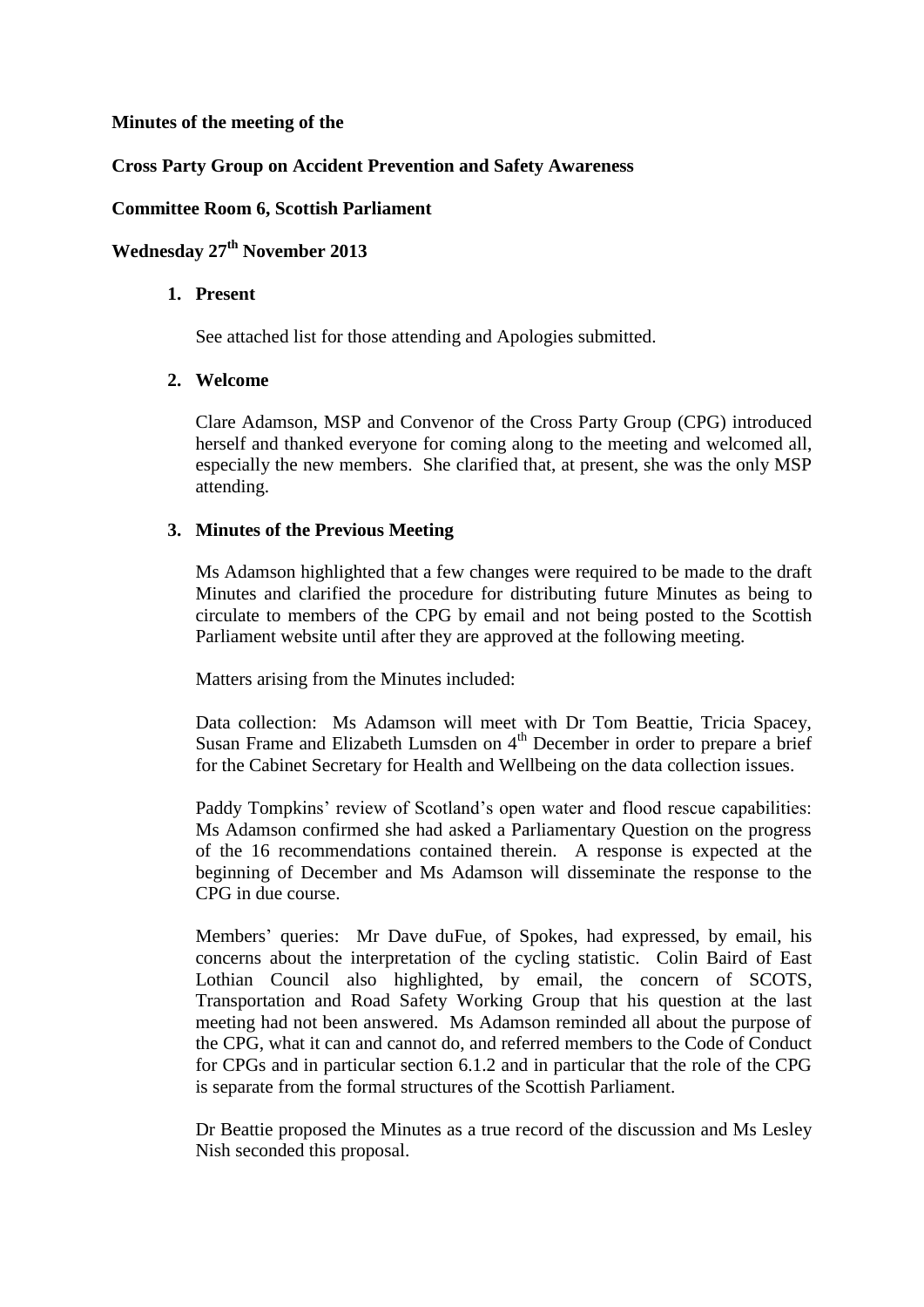## **4. Secretary's Report**

Elizabeth Lumsden, RoSPA, drew members' attention to the copies of the Secretary's Report circulated. She highlighted a few points in particular, namely, that membership of the CPG had now increased to 132, a response has been forwarded to the Director of the European Child Safety Alliance (who is interested in examples of good practice in child injury prevention) and funding of catering for future CPGs is not secured beyond the AGM. Ms Lumsden asked all to consider funding future catering, even at a reduced level. She also added to the Report by mentioning paperwork recently received, namely, Data Protection Guidance for CPGs (and confirmed all members' contact details – no sensitive personal information is collected - are only held by RoSPA for the purpose of furnishing the papers related to the CPG), and that the Secretary will be required to complete an Annual Return on the business of the CPG within one month of the AGM.

#### **5. Speakers**

Ms Adamson introduced four speakers on the theme of Road Safety as follows: (the four presentations are attached to the Minutes)

#### **Mr Kevin Clinton, RoSPA: Black Box Technology**

Questions/comments to Mr Clinton included: clarification by Mr Brian Topping on how the driver's scores were compiled and Dr Beattie commended the work and suggested further work could be done to build on the experience of others in the field of behavioural change.

(Ms Adamson welcomed Fiona McLeod, MSP and Mr James Dornan, MSP to the meeting.)

#### **Mr George Cairns, Glasgow City Council: Drive Safe and Go Safe Scotland**

Questions/comments to Mr Cairns included: Mr Topping questioned the best way to engage with groups/communities on this issue and Mr Cairns highlighted how the accessibility of national initiatives and resources such as Go Safe Scotland was welcomed. Ms Irene Miller of NHS Health Scotland mentioned the Good Egg Guides and asked if Go Safe Scotland would provide something more comprehensive and if there was a role for NHS Health Scotland going forward, especially with material for parents. Mr Cairns confirmed this and agreed to speak with Ms Miller further. Ms Kathy Jenkins asked if workplace safety was being considered for inclusion in the future and Mr Cairns confirmed the resource is currently aimed at primary school children and will be continually expanded to meet demand and this could include workplace safety in the future. Ms Tricia Spacey re-iterated the national perspective of this resource and that 'national' support was required as this is a resource that has been missing for a long time.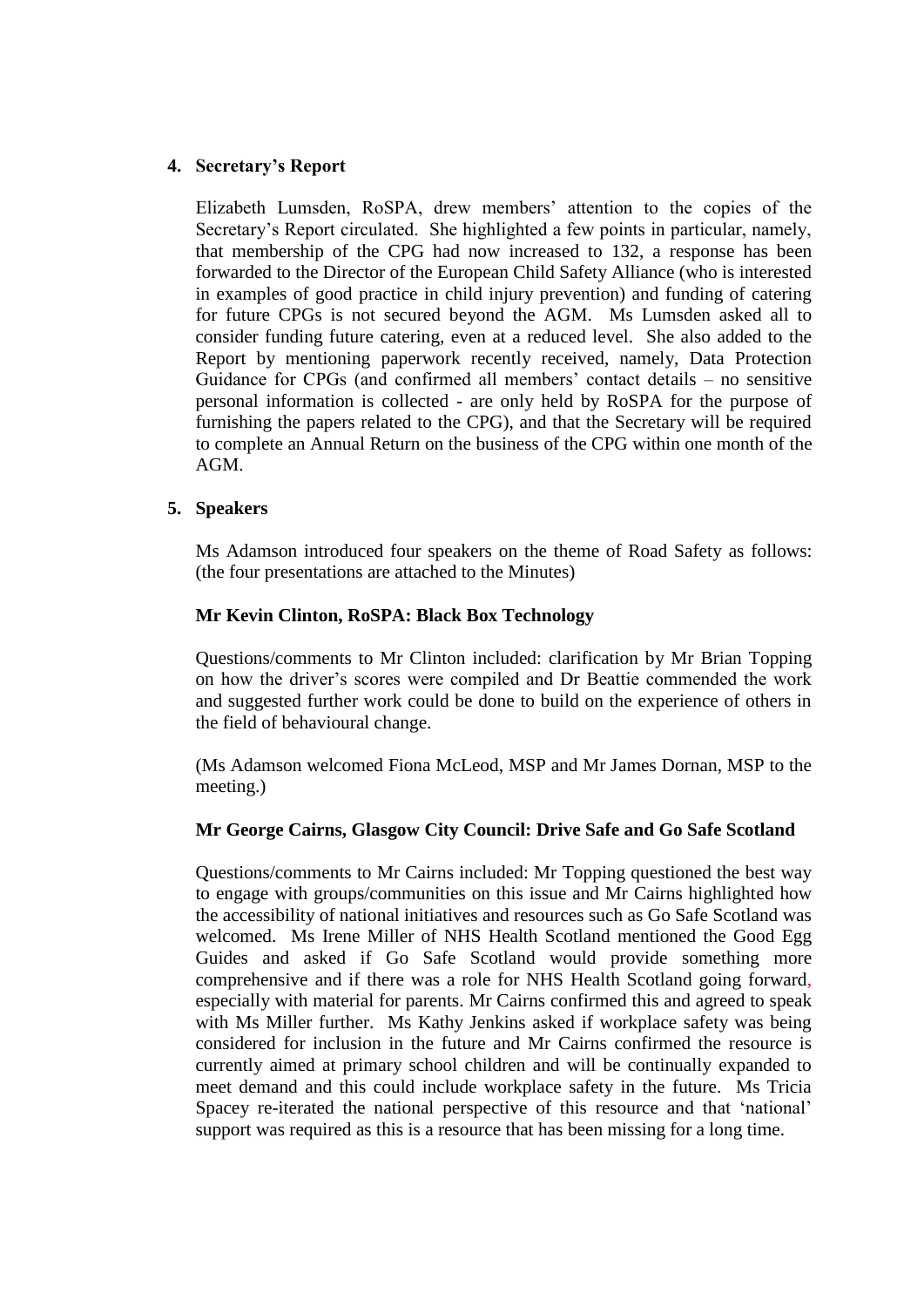Ms Adamson advised at this stage that she is on the Education and Culture Committee and suggested she write to the Education Minister and the Cabinet Secretary for Health and Wellbeing regarding progress made to date and ambitions going forward in respect of Go Safe Scotland.

Sylvia McKay suggested that this resource would be useful for pre-school children too.

#### **Mr Robert Atkinson, Healthy Working Lives: HWL and ScoRSA** and:

## **Mr Paul Richardson, Scottish Borders Council: A Road Safety Practitioner Perspective.**

Questions/comments to Mr Atkinson and Mr Richardson included:

Mr Topping asked Mr Atkinson about any intention to included home safety as part of Health Working Lives and if he would be highlighting the potential for lost productivity included in any messages. Mr Atkinson agreed that it was useful to present a business case on this topic and was aware that the costs of off-the-job accidents were 30% to the employer, 40% to the employee and 30% to the community. He also gave the road safety example of slowing down your speed also reducing fuel consumption.

Ms Nish asked Mr Richardson if health colleagues were included as partners in his local work and asked both speakers if their existing data included NHS data. Mr Richardson highlighted the inclusion of road safety messages promoted to NHS staff. Mr Atkinson advised the data he uses comes from RoSPA and STATS19 and that looking at public health data highlights areas of deprivation. This data is available online.

Ms Adamson then opened the floor to general questions and comments.

Dr Beattie expressed his thanks for all the super presentations given. He asked if the topic of pre-school usage for child car restraints could be looked at further and Mr Richardson responded that he was aware of a high proportion of incorrect use for children's height and weight. His advice is to only use retailers where staff are trained by the manufacturers on the correct fitting of child car seats and that pressure should be maintained on the manufacturers to provide this training. Mr Atkinson also highlighted the possibility of second hand equipment being used in areas of deprivation.

Ms Kathy Jenkins commented on the balance of education, engineering and enforcement and asked if the balance was right. Discussion followed and it was agreed all three were important in road safety.

Neil Robertson asked if any research was available regarding accidents involving cyclists at work (especially because of the increase in cycling) and if any information packages were available. Mr Atkinson responded that anecdotally he was aware that more people were cycling at work and offered to forward some related documents to the Group.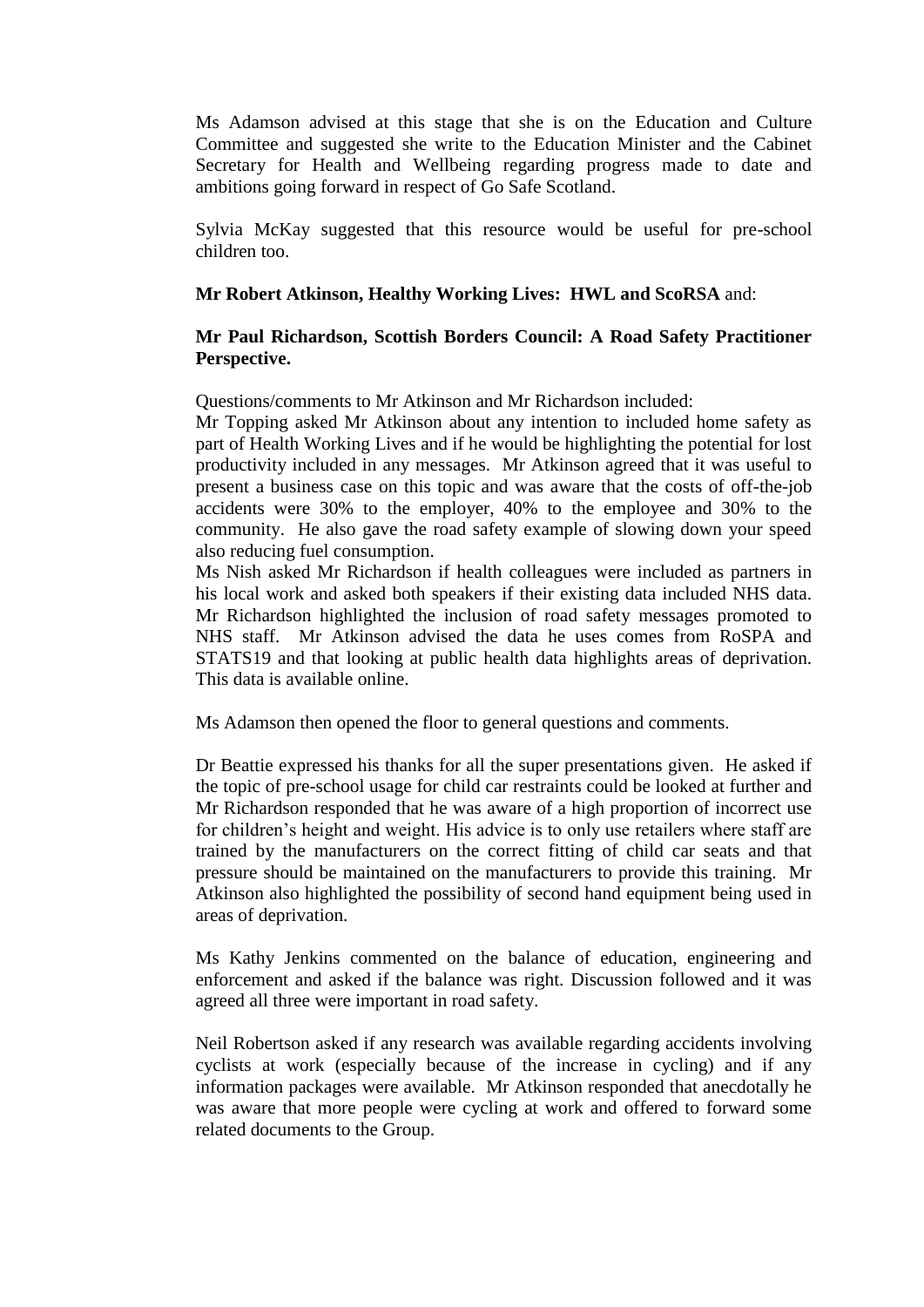Ms Adamson invited Graham Thomson of Transport Scotland to make any comments. Mr Thomson thanked all the speakers for their interesting presentations and confirmed that the Scottish Government was involved in several of the initiatives highlighted. Mr Thomson advised he was interested in the wider Community Safety arena and also that he was delighted to see Road Safety Scotland resources were being well used. Mr Thomson also mentioned the Scottish Government's involvement in Managing Occupational Road Risk and how they were trying to support road safety as much as possible.

Ms Adamson re-iterated her thanks to all the speakers on Road Safety initiatives and advised the Group of the themes going forward to next year as follows (dates were included in attendees' packs):

 $AGM - 29<sup>th</sup> January:$  Occupational Safety Spring Meeting  $-25<sup>th</sup>$  March; Water Safety Summer Meeting  $-24^{th}$  June: (During Child Safety Week) Burns and Scalds to children and Railway Safety Autumn Meeting  $-4$ <sup>th</sup> November: Gas and Electrical safety/Landlords role Winter Meeting  $(AGM) - 20<sup>th</sup>$  January 2015: Safety for older people

(Please note: the winter meeting and AGM was listed incorrectly on the day.)

Mr Topping gave a special plea for the inclusion of more home safety matters and Mr Richardson agreed as the biggest challenge is falls in the over 65 age group.

Ms Adamson closed the meeting with thanks to all those involved in the Group and especially to Elizabeth Lumsden, Lis Bardell, Kate Barclay, Devlin Woods and Owen Thompson.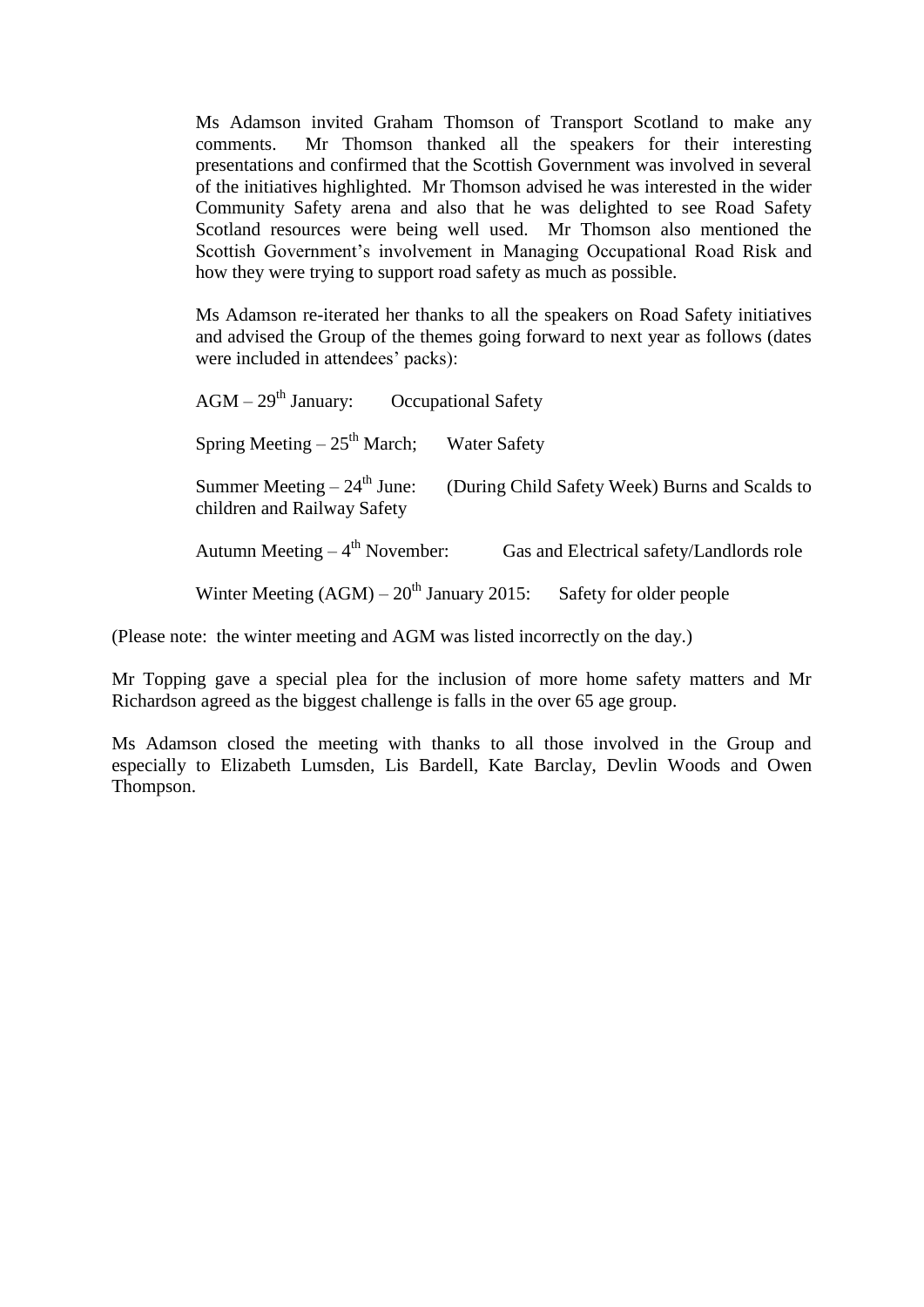# **Cross Party Group on Accident Prevention and Safety Awareness**

Attendees 27 November 2013

| <u>Name</u>             | Representing                                                       |
|-------------------------|--------------------------------------------------------------------|
| Adamson, Clare MSP      | Convenor                                                           |
| Atkinson, Robert        | <b>Health Working Lives</b>                                        |
| <b>Baird, Colin</b>     | Society of Chief Officers of Transportation in Scotland<br>(SCOTS) |
| Beattie, Dr Tom         | Royal Hospital for Sick Children, Edinburgh                        |
| Beresford, John         | <b>Scottish Community Safety Network</b>                           |
| Cairns, George          | Go Safe Scotland                                                   |
| Castro, Janet           | <b>Scottish Accident Prevention Council</b>                        |
| <b>Clinton, Kevin</b>   | <b>RoSPA</b>                                                       |
| Clydesdale, Gordon      | <b>Roadskills</b>                                                  |
| Crabbe, Hannah          | <b>Dynamic Advertising Group</b>                                   |
| Falconer, Gena          | <b>Highland Council</b>                                            |
| Henderson, Jennifer     | Royal Society for the Prevention of Accidents                      |
| <b>McDermott, Laura</b> | <b>Dundee City Council</b>                                         |
| <b>McNab, Alistair</b>  | <b>Health and Safety Executive</b>                                 |
| McKay, Sylvia           | <b>Hopscotch Nursery</b>                                           |
| Miller, Irene           | <b>NHS Health Scotland</b>                                         |
| Nish, Lesley            | NHS Greater Glasgow and Clyde                                      |
| Palmer, Graham          | Morgan Sindall                                                     |
| Richardson, Paul        | <b>Home Safety Scotland</b>                                        |
| Robertson, Neil         | <b>CTC</b>                                                         |
| <b>Wallace, Colin</b>   | <b>REHIS</b>                                                       |